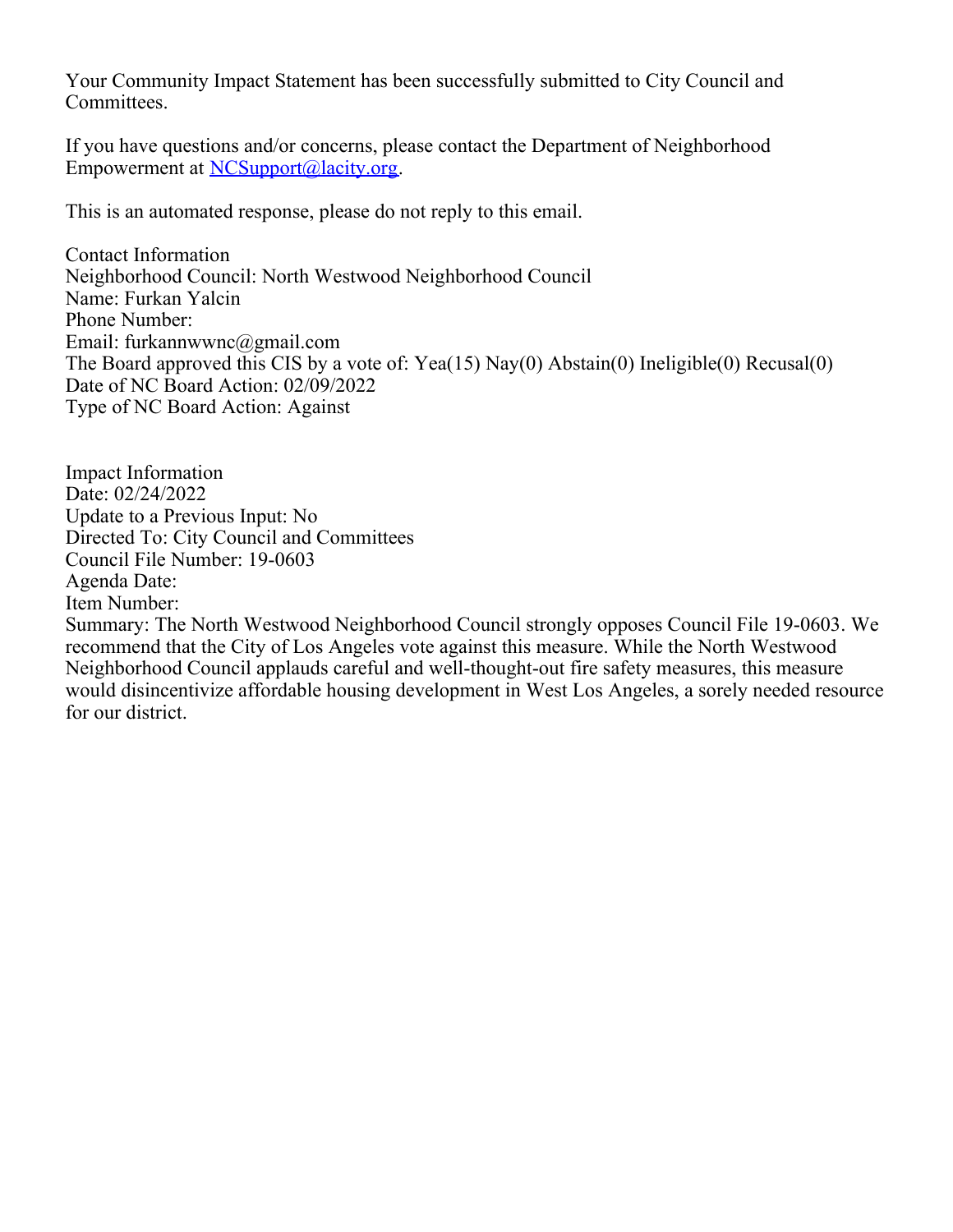## **Community Impact Statement**

[Council File: 19-0603:](https://cityclerk.lacity.org/lacityclerkconnect/index.cfm?fa=ccfi.viewrecord&cfnumber=19-0603) *City Building Code Fire District 1 Expansion / California Department of Forestry / Fire Protection Very High Fire Severity Zone / City High Wind Velocity Zone / Ordinance*

The North Westwood Neighborhood Council strongly opposes Council File 19-0603. We recommend that the City of Los Angeles vote against this measure. While the North Westwood Neighborhood Council applauds careful and well-thought-out fire safety measures, this measure would disincentivize affordable housing development in West Los Angeles, a sorely needed resource for our district.

The measure seeks to expand the [Fire District 1](https://www.arcgis.com/home/item.html?id=1921348ff96a41cea648a0ed6e121364) designation to many areas of the city. The Fire District 1 designation is unique to Los Angeles in major California cities and was first created over 100 years ago to address issues of insurability in buildings constructed before the advent of modern construction techniques and sprinkler systems. Simply put, a Fire District 1 designation severely restricts the type of construction, building materials, and lot setbacks that can be applied to properties within those zones. Part of the proposed ordinance uses height districts, which allow certain areas to build taller buildings than the rest of Los Angeles, as a proxy for wildfire hazards.

One part of Westwood and most of Wilshire Boulevard is included in the original Fire District 1. This has had the effect of making development more expensive, most notably by restricting materials to the use of concrete instead of cheaper and more eco-friendly alternatives such as mass timber, a material not invented at the implementation of Fire District 1. Further costs come from additional fire sealants in windows and other aspects of construction. It would also directly conflict with the setback allowances Transit Oriented Communities are given by Measure JJJ when building new affordable units and would disincentivize builders from offering affordable units.

The policy does little if anything to address the very real threat of wildfires to our communities. The source inspiration for the ordinance, the [2014 Da Vinci apartment fires](https://www.atf.gov/news/pr/da-vinci-apt-arsonists-takes-15-year-plea-100-million-fire) that destroyed an unfinished building, were the result of arson, rather than wildfires. This motion does not focus on the real safety risk of fires in parts of the city exposed to wildfires. It would ban type IV (heavy timber) and V (wood-frame) construction of larger projects in areas with certain height districts - which includes a large portion of the city, including many of Los Angeles' most walkable and transit-rich communities, where we should be encouraging new housing. We propose that the City prevent wildfire damage by making affordable housing more available in the very places that Fire District 1 is already or is proposed to expand to. By promoting density, we prevent sprawl into unsafe, heavily forested communities which are